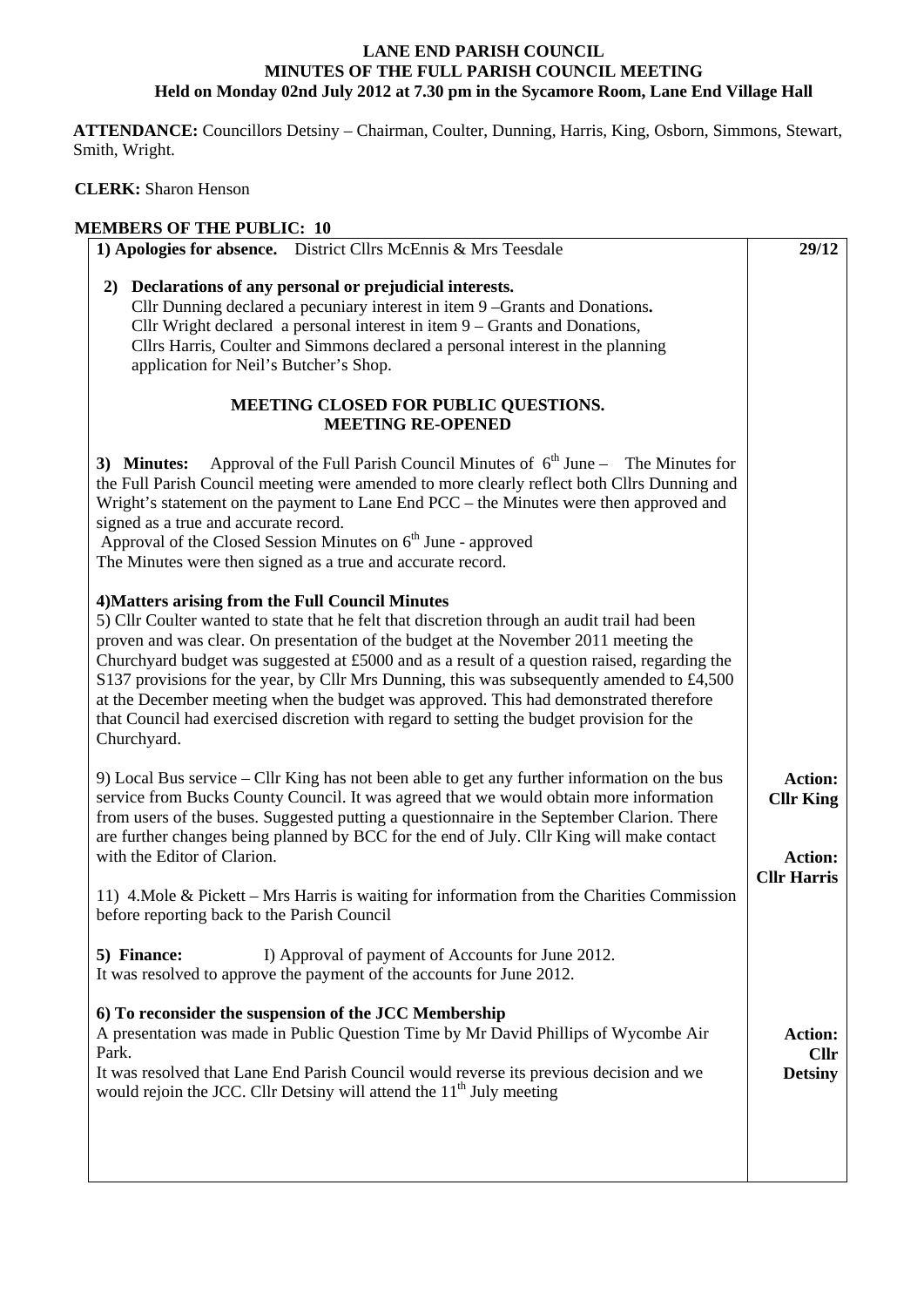|                                                                                                                                                                                                                                                                                                                                                                                                                                                                                                                                          | 30/12                                                                   |  |
|------------------------------------------------------------------------------------------------------------------------------------------------------------------------------------------------------------------------------------------------------------------------------------------------------------------------------------------------------------------------------------------------------------------------------------------------------------------------------------------------------------------------------------------|-------------------------------------------------------------------------|--|
| 7) To consider the purchase of a replacement laptop with software<br>It was resolved to proceed with the purchase of a laptop, software, carry case and three year<br>accidental cover and home support at a cost of £1043.94 plus VAT.                                                                                                                                                                                                                                                                                                  | <b>Action:</b><br><b>Clerk</b>                                          |  |
| 8) To receive information about the new Register of Pecuniary Interests and Code of<br><b>Conduct and adopt the new Code of Conduct</b><br>The Clerk reported that advice had been received during the day from BALC and Wycombe<br>District Council that the Code of Conduct will be changed again and that the item should be<br>postponed to a later meeting.                                                                                                                                                                         |                                                                         |  |
| 9) To discuss applications for Grants and donations<br>Four organisations submitted applications and their full accounts for grants. It was resolved to<br>make the following donations from a total budget of £12,500. There is still a possibility that<br>the Senior Youth Club will be granted a donation of £5000 later in the year depending on<br>information supplied.<br>Oasis - $\pounds1000$ - to be spent on the youth of this parish<br>Junior Youth Club - £2000<br>Cadmore End Cricket Club - £1000<br>The M40 CEG - £500 | <b>Action:</b><br><b>Clerk</b>                                          |  |
| 10) Clerk's report.<br>More than half the Parish Council is being supplied with hard copies of Council<br>1.<br>papers, which means that extra time is being taken up by printing or photocopying<br>papers rather than just emailing them. Councillors gave their reasons for having hard<br>copies and it is an issue which will not be easy to resolve. The whole subject will be<br>investigated once the new laptop is installed and running.                                                                                       |                                                                         |  |
| Land End Youth and Community Centre had a serious leak in the roof and asked for<br>2.<br>permission to obtain quotes for the repair. The Chairman gave this permission and a<br>quote of £500 has been obtained for an inspection and repair, although the inspection<br>may show that a much bigger job is required. Due to the nature of the problem the<br>Chairman and Clerk have authorised them to go ahead with accepting the £500 quote.                                                                                        |                                                                         |  |
| Concerns have been raised by some residents on Ditchfield Common about grass<br>3.<br>cutting. The Clerk has spoken to Buckland Landscapes and the first of three cuts is<br>about to take place although some of the grass is not on the map for cutting. This will<br>all be considered when creating the Ditchfield Common Management Plan                                                                                                                                                                                            | <b>Action:</b><br><b>Ditchfield</b><br><b>Common</b><br><b>Mng Plan</b> |  |
| Clarion distribution was discussed at the last meeting and Councillors are still<br>4.<br>investigating possible options.                                                                                                                                                                                                                                                                                                                                                                                                                |                                                                         |  |
| Concerns over the amount of dog waste at the dog waste bin on Lane End Playing<br>5.<br>Field– the Clerk has been on site four times and can confirm the volumes both in the<br>bin and underneath. The Clerk has agreed with the new company to have it collected<br>weekly at an extra cost of £1.60 plus VAT. There was an initial extra charge of £12<br>because of the bags of waste under the bin.                                                                                                                                 |                                                                         |  |
| The Clerk has been in communication with Ridgeway Woodlands and advised them<br>6.<br>that the litter clear up has taken place. They will complete the fencing behind the<br>MUGA on the 3 <sup>rd</sup> July.                                                                                                                                                                                                                                                                                                                           |                                                                         |  |
| The Clerk and Cllrs Stewart and Mrs Osborn had a meeting with Veolia to discuss<br>7.<br>the litter clearance at LEPF. As a result of that meeting, Seamus Doyle, the Senior<br>Executive had a further meeting with the Clerk and Cllr Detsiny and at that meeting<br>he announced that Veolia would take on the clearance and ongoing litter picking and<br>general tidying up of the area free of charge as part of their Community project<br>commitment. We were also told that if we get ASM to clear the play equipment by        | <b>Action:</b><br><b>Acting</b><br><b>Clerk</b>                         |  |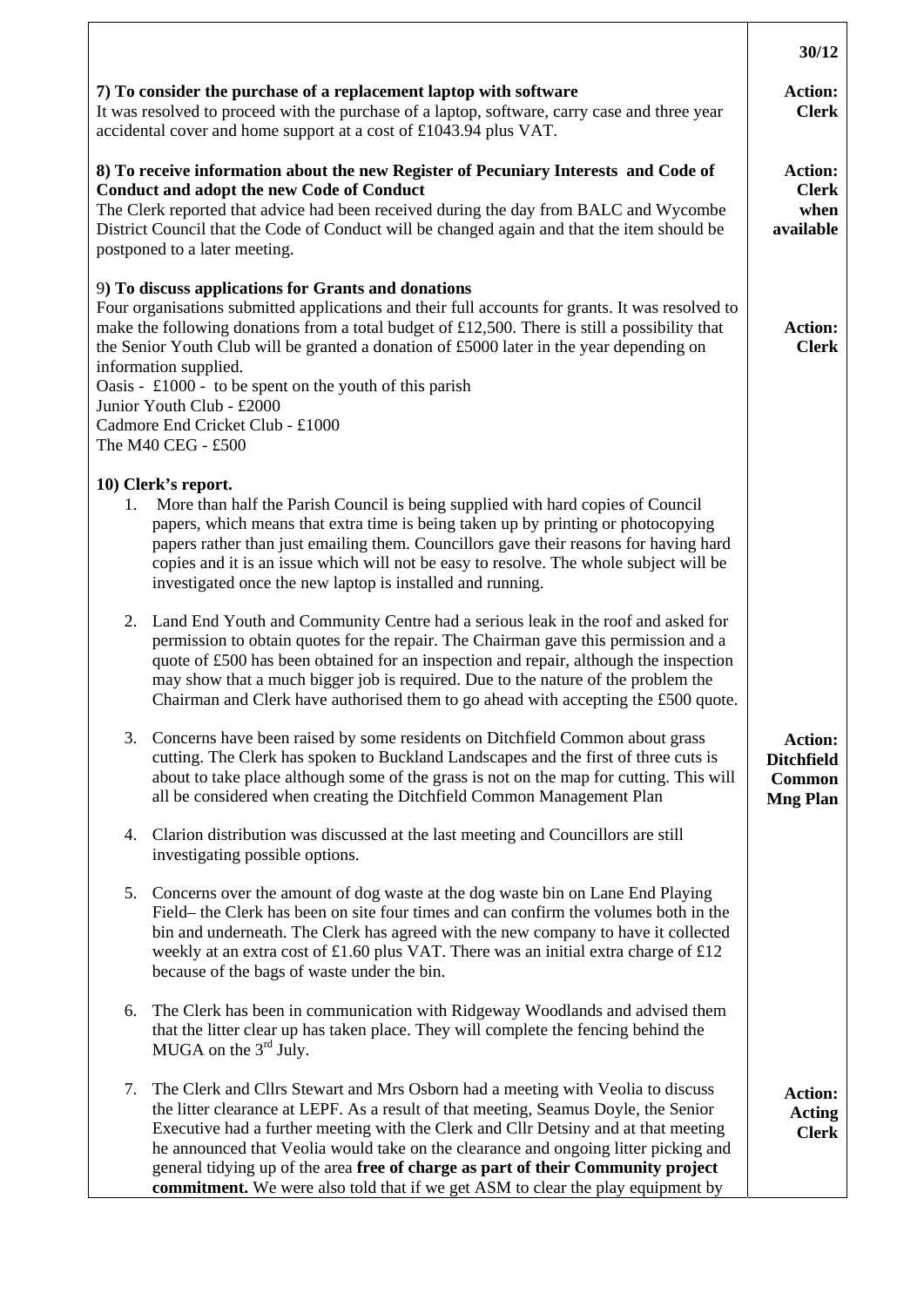|                                                                                                                                                                                                                                                                                                                                                                                                                                                                                                                                                                                              | 31/12                                                                   |
|----------------------------------------------------------------------------------------------------------------------------------------------------------------------------------------------------------------------------------------------------------------------------------------------------------------------------------------------------------------------------------------------------------------------------------------------------------------------------------------------------------------------------------------------------------------------------------------------|-------------------------------------------------------------------------|
| cutting it off (free of charge) Veolia would find a way of covering the resulting sawn<br>off tops until such time as a decision is made about the whole area. All we have to do<br>is agree to some publicity for Veolia. A letter stating how grateful we are will be sent<br>and the Clerk will contact ASM asking them to remove the equipment.                                                                                                                                                                                                                                          |                                                                         |
| 8.<br>Cllrs Detsiny, Coulter and Mrs Osborn have interviewed all the candidates for the<br>Co-option and they will be discussed in the Closed Session along with their<br>recommendation.                                                                                                                                                                                                                                                                                                                                                                                                    |                                                                         |
| 9.<br>The Lane End Youth and Community Centre has been booked for the Annual Parish<br>Meeting for $2013 - 29$ <sup>th</sup> April.                                                                                                                                                                                                                                                                                                                                                                                                                                                          |                                                                         |
| 11) Invitations to Meetings, Correspondence & Reports received.<br>Council noted the report.                                                                                                                                                                                                                                                                                                                                                                                                                                                                                                 |                                                                         |
| 12) Matters raised by Councillors<br>Cllr Smith reported on the WDALC meeting from the Minutes - The Standards Committee<br>was wound up on $27th$ June with one outstanding case. Talked about the future Code of<br>Conduct which will be put in place as soon as it is available.                                                                                                                                                                                                                                                                                                         |                                                                         |
| Cllr Mrs Dunning suggested that perhaps the Parish Council should consider setting up our<br>own community bus service. Community Impact Bucks would be a good organisation to<br>assist and advise on this.                                                                                                                                                                                                                                                                                                                                                                                 | <b>Action:</b><br>Clerk /<br><b>Cllrs</b><br><b>Dunning</b><br>and King |
| 13) Planning: To consider new applications and receive Wycombe District Council<br><b>Decisions and Appeals</b>                                                                                                                                                                                                                                                                                                                                                                                                                                                                              |                                                                         |
| The WDC DSA presents a new vision for Wycombe, Princes Risborough and Marlow. The plat<br>group will consider it and produce a report to present to Councillors.<br>Chiltern Conservation Board ran a training session on planning issues which suggested if<br>your area is threatened then you should produce a Neighbourhood Development Plan<br>which can be adopted by WDC and become part of the planning process.                                                                                                                                                                     | <b>Action:</b><br><b>Planning</b><br>Group                              |
| <b>New Applications</b><br>12/06184/CLE -Neil's Butchers Shop 20/21 High Street Lane End - Certificate of existing<br>Lawfulness for continued occupation of the dwelling without restriction as to occupancy and<br>as a separate dwelling not incorporated as part of the adjoining retail shop – no objection<br>12/05701/FUL - The Stable House Marlow Road Cadmore End – amended plans-<br>Householder application for the conversion and reconstruction of rear part of existing<br>garage/store into living area with new infill link between house and outbuilding -no<br>objection. |                                                                         |
| <b>Decisions</b><br>Case Ref:<br>12/05727/LBC Decision<br>Application Permitted Date: 29/05/2012                                                                                                                                                                                                                                                                                                                                                                                                                                                                                             |                                                                         |
| Kiln Cottage, Watercroft Lane, Cadmore End, Buckinghamshire HP14 3PS<br>Address:<br><i>Proposal:</i> Listed Building application for insertion of 2 x conservation rooflights to front<br>and rear roof pitch of modern single storey extension ; reinstatement of first floor window<br>over front door to match existing and minor internal alterations to change existing kitchen to<br>utility and vice versa.<br>Case Ref: 12/06110/CON<br>Decision<br><b>Comments Made</b><br>30/05/2012<br>Date:                                                                                      |                                                                         |
| Address:<br>The Grouse And Ale, High Street, Lane End, Buckinghamshire HP14 3JG                                                                                                                                                                                                                                                                                                                                                                                                                                                                                                              |                                                                         |
| Proposal: Consultation under Section 38 of the Commons Act 2006 to carry out the<br>following works to the front of The Grouse & Ale PH: decking construction over existing<br>tarmac area with fenced frontage to area, providing a smooth, level surface and improved<br>disabled access whilst maintaining the existing use with tables and seating for public                                                                                                                                                                                                                            |                                                                         |

 $\overline{\phantom{a}}$